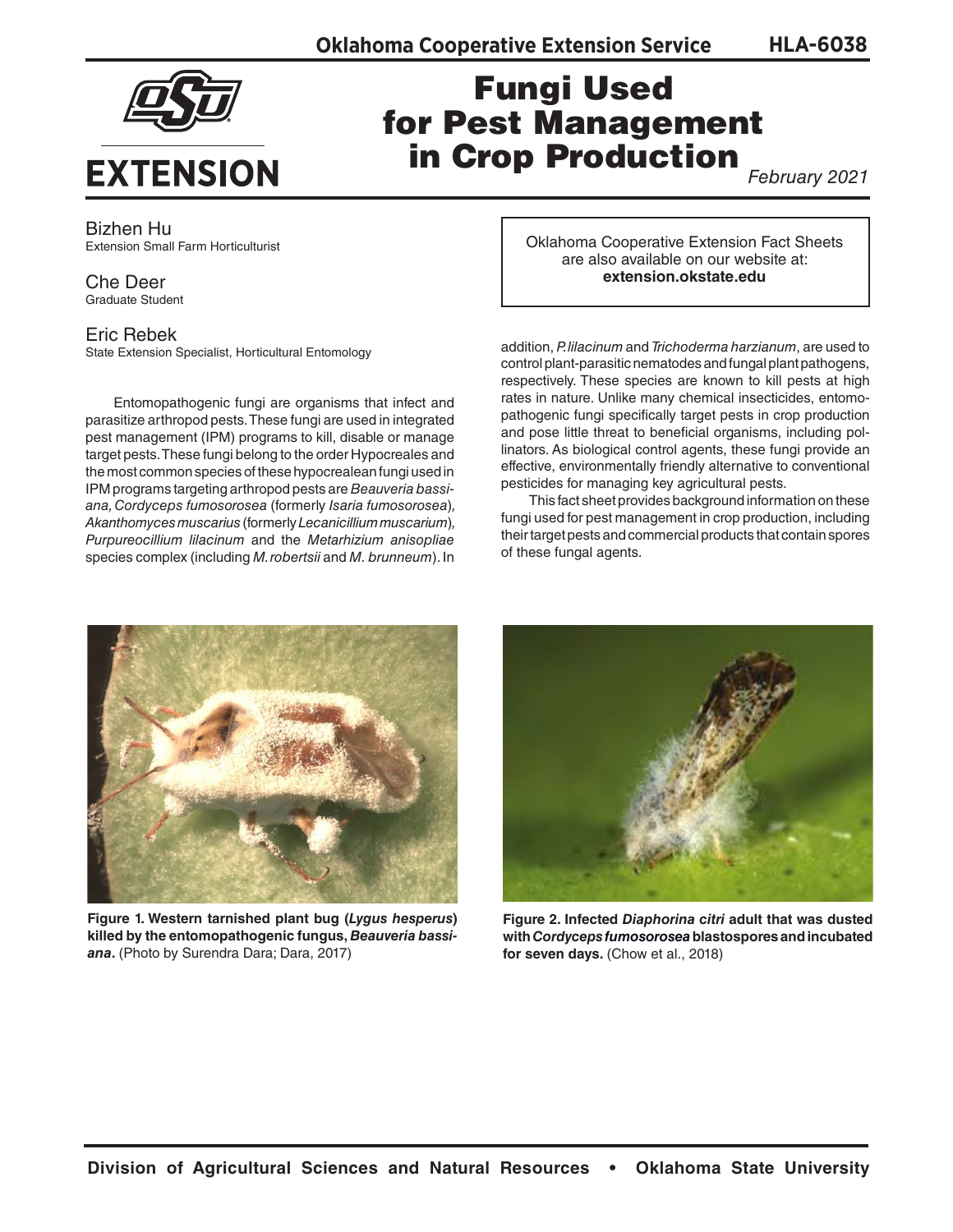| <b>Species Name</b>                          | Background                                                                                                                                                                                                                                                     | Mode of action                                                                                                                                                                                                                                                                                                                                                                                                                                                                                                         |
|----------------------------------------------|----------------------------------------------------------------------------------------------------------------------------------------------------------------------------------------------------------------------------------------------------------------|------------------------------------------------------------------------------------------------------------------------------------------------------------------------------------------------------------------------------------------------------------------------------------------------------------------------------------------------------------------------------------------------------------------------------------------------------------------------------------------------------------------------|
| Beauveria bassiana                           | This species is widespread and primarily found<br>in the soil. The strain GHA is commonly used in<br>integrated pest management.                                                                                                                               | This species causes what is known as "white<br>muscardine disease," which appears as a white<br>mold-like growth on infected hosts. The fungi<br>infiltrate the host and attack the digestive system.<br>Ultimately, the fungi shut down the host's internal<br>organs and form a white mycelial mass on the host<br>cadaver. Spores are formed and released into the<br>air to infect nearby hosts.                                                                                                                   |
| Cordyceps<br>fumosorosea                     | This species has been used to control<br>grayscale mealybug populations in Hawaii to<br>improve pineapple production. A related<br>species, Cordyceps javanica, helps stop<br>powdery mildew infections of crop foliage.                                       | This fungus enters the host through the cuticle. The<br>cuticle acts as a barrier to infection for most insects,<br>but it is ineffective in safeguarding against Cordyceps<br>fumosorosea. Like other entomopathogenic fungi, this<br>species secretes enzymes that degrade the host's<br>cuticle and provide an entry point for host penetration.<br>Ultimately, the fungi spread throughout the host,<br>consuming tissues and eventually forming spores that<br>cover the host cadaver and spread to nearby hosts. |
| Akanthomyces<br>muscarius                    | Temperature and relative humidity are the<br>major environmental factors that determine<br>optimal performance of this fungus under<br>greenhouse and field conditions. The ideal<br>temperature range is 18 C to 30 C, and ideal<br>relative humidity is 70%. | This species infects a host by directly penetrating the<br>cuticle like Cordyceps and Beauveria spp. or by<br>growing on the exterior of the host. This fungus is highly<br>infectious and will spread throughout a dense pest<br>population in a matter of days. The fungus rapidly<br>consumes vital tissues and nutrients, and host death<br>occurs within two to three days.                                                                                                                                       |
| Metarhizium<br>anisopliae<br>species complex | This common fungus is a generalist that<br>infects insects belonging to more than seven<br>orders.                                                                                                                                                             | This species causes "green muscardine disease" of<br>insect hosts. Upon encountering a host, spores adhere<br>to the body and then penetrate the cuticle, allowing the<br>fungus to infiltrate the host and take over vital organs.<br>Ultimately, green spores form on the surface of<br>cadavers and are released into the environment,<br>spreading to other hosts.                                                                                                                                                 |
| Purpureocillium<br>lilacinum                 | This species is hardy within a wide range of<br>temperatures (20 C to 35 C) and pH $(4 \text{ to } 9)$<br>and can grow in many substrates.                                                                                                                     | This fungus has an affinity for nematode eggs. It has<br>been useful in reducing populations of the root-knot<br>nematode and cyst nematode.                                                                                                                                                                                                                                                                                                                                                                           |
| Trichoderma<br>harzianum                     | This fungus is found in nearly all soils. It<br>parasitizes and kills other fungi and can<br>colonize the roots of some plants. The optimal<br>temperature range is 15 C to 2 C, and the<br>optimal pH range is 2 to 6.                                        | This fungus can form symbiotic relationships with<br>different living organisms. Seed treatment promotes<br>seed germination, seedling growth and protection<br>against pathogens. This fungus is excellent at killing<br>both pathogens and parasitic nematodes.                                                                                                                                                                                                                                                      |

## **Table 1. Six hypocrealean fungi used for pest control and their modes of action.**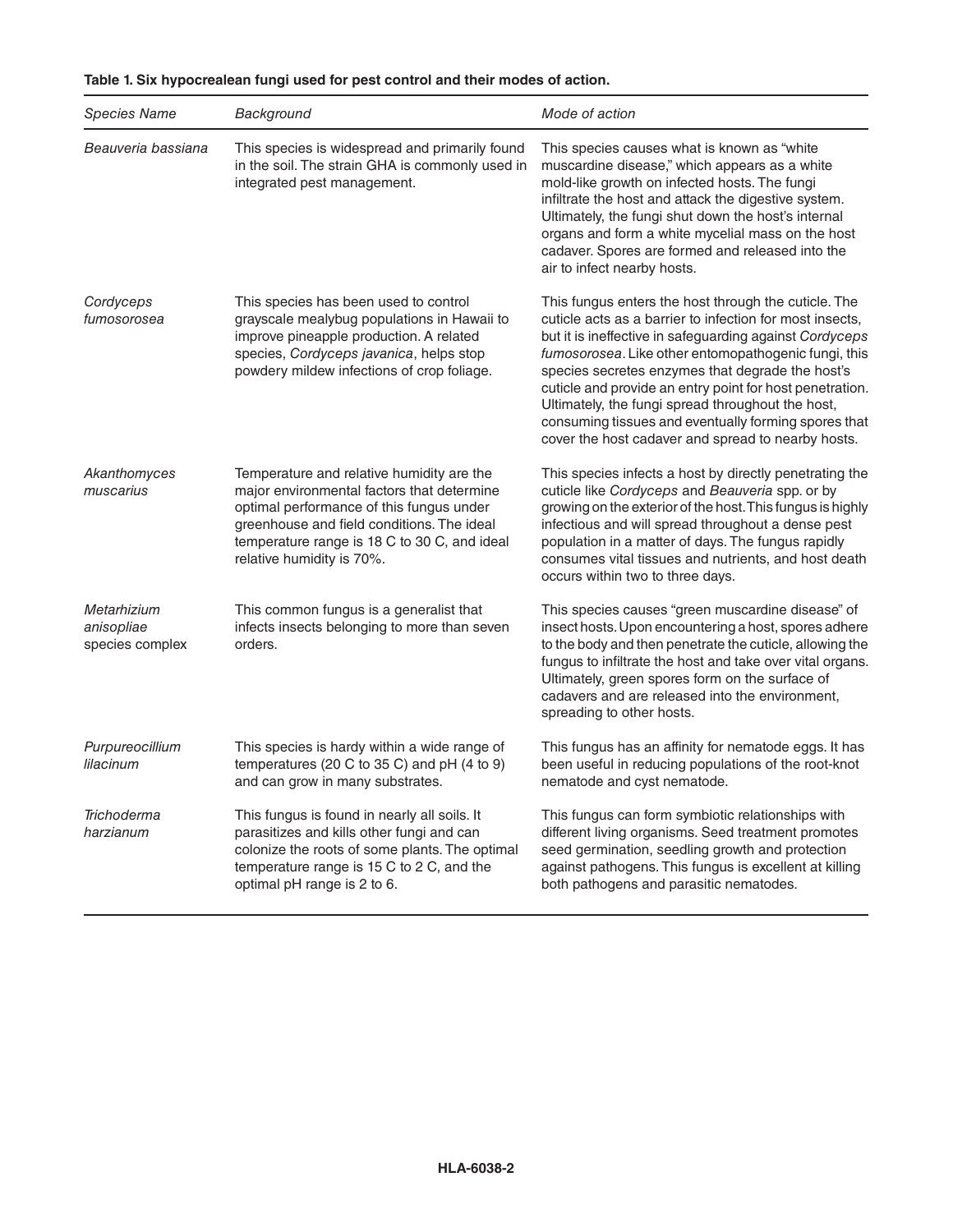## **Table 2. Target pests of the six species of hypocrealean fungi.**

| <b>Species Name</b>                       | <b>Target Pests</b>                                                                                                                                                                                                                                                                                                                                                                                               |  |
|-------------------------------------------|-------------------------------------------------------------------------------------------------------------------------------------------------------------------------------------------------------------------------------------------------------------------------------------------------------------------------------------------------------------------------------------------------------------------|--|
| Beauveria bassiana                        | Aphids, whiteflies, mealybugs, psyllids, chinch bugs, lygus bugs, grasshoppers, stink bugs, thrips,<br>termites, fire ants, flies, stem borers, fungus gnats, shoreflies, bark beetles, black vine weevil, boll<br>weevil, cereal leaf beetle, Colorado potato beetle, Japanese beetle, Mexican bean beetle, red palm<br>weevil, strawberry root weevil, coffee borer, emerald ash borer, caterpillars and mites. |  |
| Cordyceps fumosorosea                     | Aphids, citrus leaf miner, beetle larvae, weevils, leafminers, caterpillars, mealybugs, phorid flies,<br>psyllids, root worms, sciarid flies, European red mite, brown mite, apple rust mite, spider mites, broad<br>mites, thrips, whiteflies and wireworms.                                                                                                                                                     |  |
|                                           | <i>Akanthomyces muscarius</i> Aphids, whiteflies, scales, mealybugs and thrips.                                                                                                                                                                                                                                                                                                                                   |  |
| Metarhizium anisopliae<br>species complex | Ticks, root weevils, flies, gnats, thrips, locusts, grasshoppers, cockchafers, spittlebugs, various<br>grubs, borers and mosquitoes.                                                                                                                                                                                                                                                                              |  |
| Purpureocillium lilacinum                 | Root-knot and cyst nematodes, thrips, whiteflies, aphids, various beetles and mosquitoes.                                                                                                                                                                                                                                                                                                                         |  |
| Trichoderma harzianum                     | Pythium, rhizoctonia, fusarium, thielaviopsis and cylindrocladium.                                                                                                                                                                                                                                                                                                                                                |  |

Note: Effectiveness against each target pest listed depends on the specific fungal strain used and the growing environment. Sourced from University of Michigan, University of Connecticut, Cornell Extension services, Hunter et al. (2011), Toledo-Hernández et al. (2019), the PRF-97 label, the Mycotal label and the RootShield-WP label.



**Figure 3.** *Akanthomyces muscarius* **(formerly** *Lecanicillium muscarium***) sporulation on pest.** (Koppert Biological Systems product Mycotal)



**Figure 5. Close up image showing** *Trichoderma harzianum* **culture.** (Koppert Biological Systems)



**Figure 4. Cockroach killed by**  *Metarhizium anisopliae***.** (Image Credit: Chengshu Wang and Yuxian Xia, 2011 PLoS Genetics Issue Image)